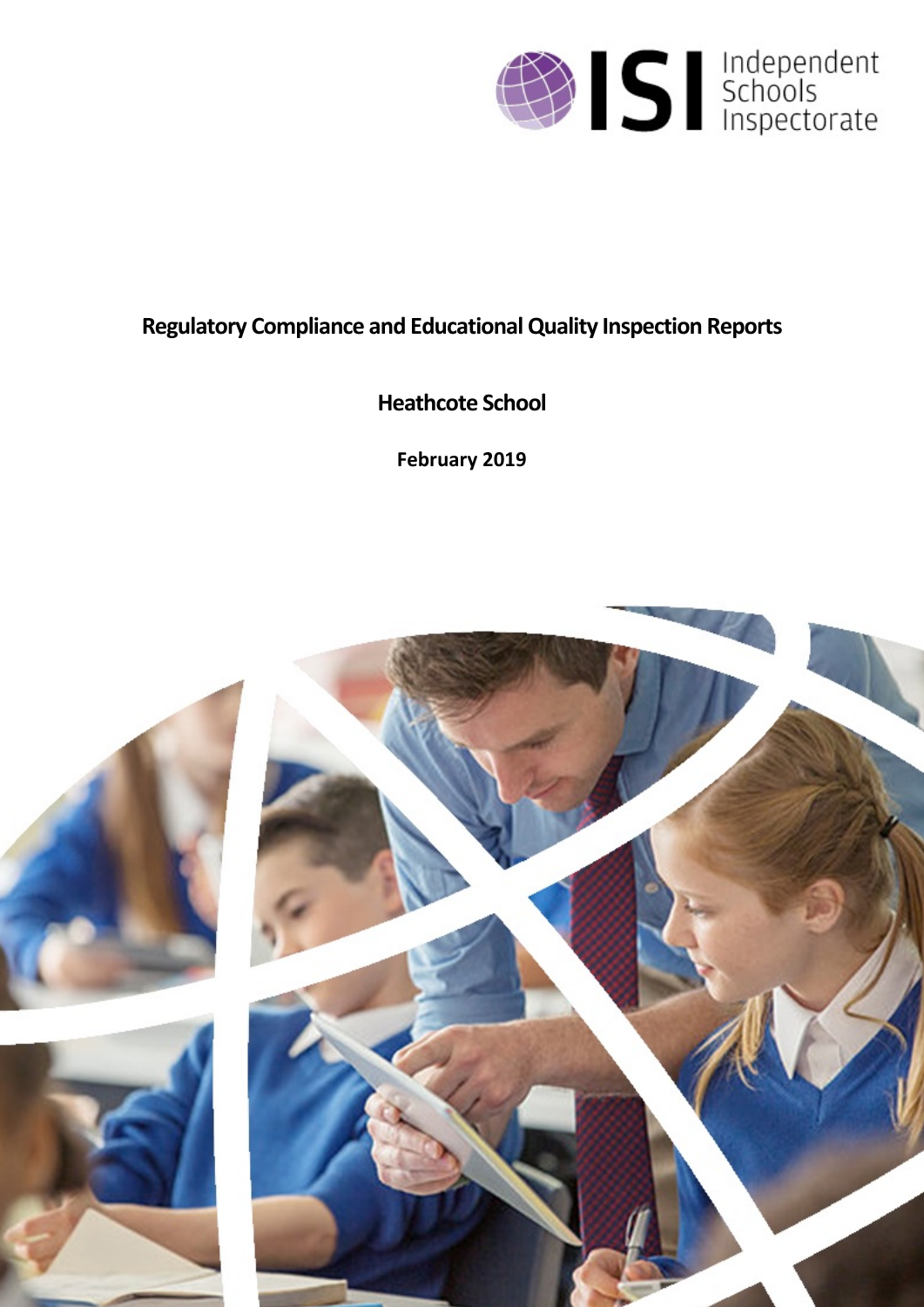## <span id="page-1-0"></span>**Contents**

| <b>Contents</b> |                                                                      | $\mathbf{2}$ |
|-----------------|----------------------------------------------------------------------|--------------|
|                 | <b>School's Details</b>                                              | 3            |
| 1.              | <b>Background Information</b>                                        | 4            |
|                 | <b>About the school</b>                                              | 4            |
|                 | What the school seeks to do                                          | 4            |
|                 | <b>About the pupils</b>                                              | 4            |
| 2.              | <b>Regulatory Compliance Inspection</b>                              | 5            |
|                 | Preface                                                              | 5            |
|                 | <b>Key findings</b>                                                  | 6            |
|                 | PART 1 - Quality of education provided                               | 6            |
|                 | PART 2 - Spiritual, moral, social and cultural development of pupils | 6            |
|                 | PART 3 - Welfare, health and safety of pupils                        | 6            |
|                 | PART 4 – Suitability of staff, supply staff, and proprietors         | 6            |
|                 | PART 5 - Premises of and accommodation at schools                    | 6            |
|                 | <b>PART 6 - Provision of information</b>                             | 7            |
|                 | PART 7 - Manner in which complaints are handled                      | 7            |
|                 | PART 8 - Quality of leadership in and management of schools          | 7            |
| 3.              | <b>Educational Quality Inspection</b>                                | 8            |
|                 | Preface                                                              | 8            |
|                 | <b>Key findings</b>                                                  | 9            |
|                 | Recommendation                                                       | 9            |
|                 | The quality of pupils' academic and other achievements               | 10           |
|                 | The quality of the pupils' personal development                      | 12           |
| 4.              | <b>Inspection Evidence</b>                                           | 15           |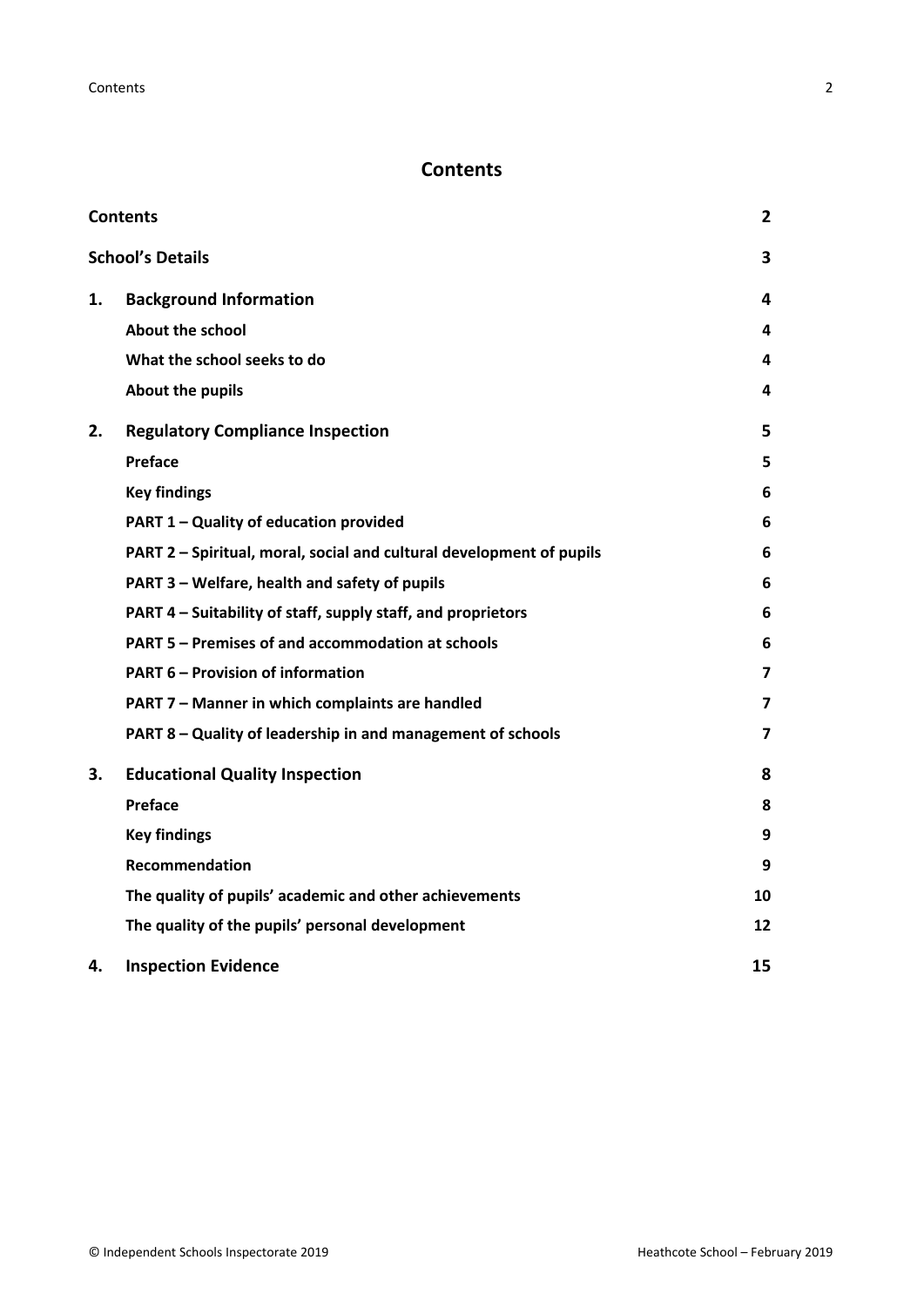| <b>School</b>                    | <b>Heathcote School</b>         |    |                    |    |
|----------------------------------|---------------------------------|----|--------------------|----|
| <b>DfE</b> number                | 881/6018                        |    |                    |    |
| <b>Address</b>                   | <b>Heathcote School</b>         |    |                    |    |
|                                  | <b>Eves Corner</b>              |    |                    |    |
|                                  | 1 Little Barrow Road            |    |                    |    |
|                                  | Danbury                         |    |                    |    |
|                                  | Chelmsford                      |    |                    |    |
|                                  | Essex                           |    |                    |    |
|                                  | <b>CM3 4BQ</b>                  |    |                    |    |
| Telephone number<br>01245 223131 |                                 |    |                    |    |
| <b>Email address</b>             | enquiries@heathcoteschool.co.uk |    |                    |    |
| <b>Headmistress</b>              | Mrs Caroline Forgeron           |    |                    |    |
| Proprietor                       | <b>Heather Partnership</b>      |    |                    |    |
| Age range                        | 2 to 11                         |    |                    |    |
| Number of pupils on roll         | 86                              |    |                    |    |
|                                  | <b>Boys</b>                     | 46 | Girls              | 40 |
|                                  | <b>EYFS</b>                     | 24 | <b>Key Stage 1</b> | 13 |
|                                  | <b>Key Stage 2</b>              | 49 |                    |    |
| <b>Inspection dates</b>          | 26 to 28 February 2019          |    |                    |    |
|                                  |                                 |    |                    |    |

## <span id="page-2-0"></span>**School's Details**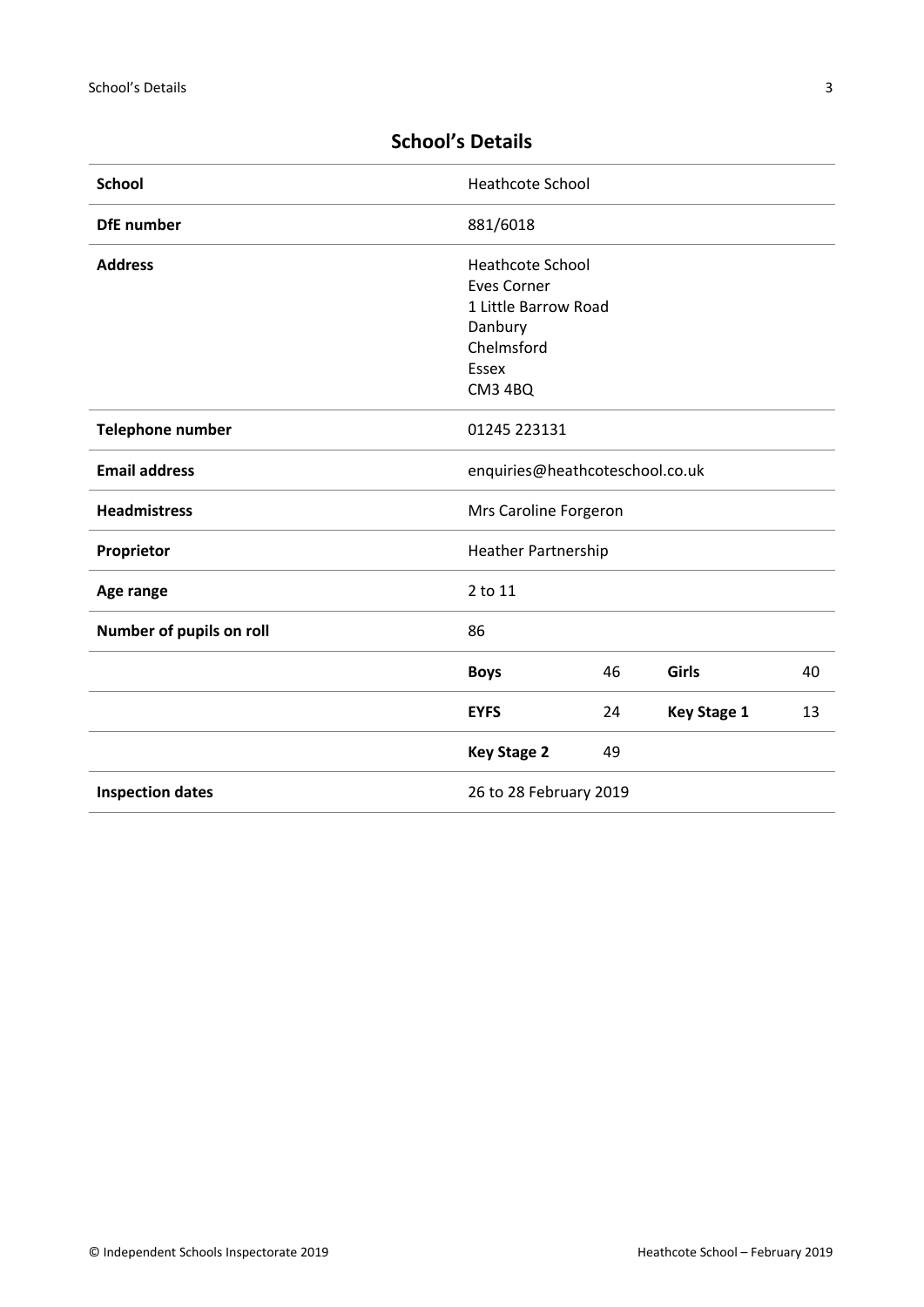## <span id="page-3-0"></span>**1. Background Information**

#### <span id="page-3-1"></span>**About the school**

- 1.1 Heathcote School is an independent day school for boys and girls aged between 2 and 11 years, situated in the village of Danbury, in the borough of Chelmsford. It was founded in 1935 and has been owned and governed by the Heather Partnership since July 2018.
- 1.2 The school comprise three sections: Early Years Foundation Stage (EYFS), for children aged 2 to 5 years; Key Stage One, for pupils aged 5 to 7 years; and Key Stage Two, for pupils aged 7 to 11 years.

#### <span id="page-3-2"></span>**What the school seeks to do**

1.3 The school aims to ensure that every pupil recognises their own self-worth and that through their school journey they build character, confidence and compassion, as well as a solid academic foundation.

#### <span id="page-3-3"></span>**About the pupils**

1.4 Pupils come from a range of backgrounds, mostly from white British families living within a 15-mile radius of the school. Nationally standardised test data provided by the school indicate that the ability of the pupils is well above average. The school has identified 13 pupils as having special educational needs and/or disabilities (SEND), which include dyslexia and dyspraxia, all of whom receive additional specialist help. No pupil in the school has an education, health and care (EHC) plan or a statement of special educational needs. English is an additional language (EAL) for two pupils, whose needs are supported by their classroom teachers. Data used by the school have identified 33 pupils as being the most able in the school's population, and the curriculum is modified for them and for three other pupils because of their special talents in sport and performing arts.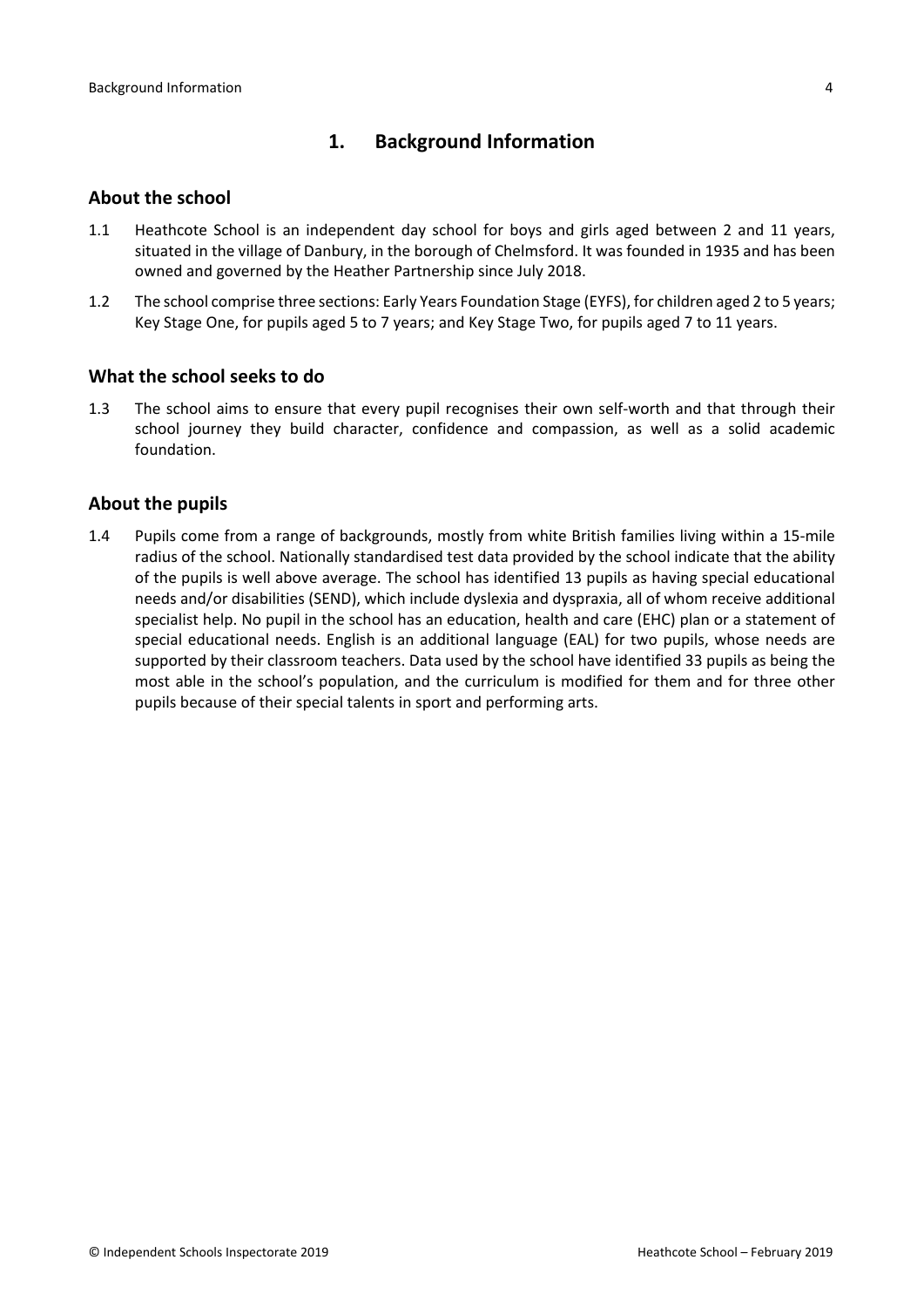## <span id="page-4-0"></span>**2. Regulatory Compliance Inspection**

## <span id="page-4-1"></span>**Preface**

The registration authority for independent schools is the Department for Education (DfE), which directs inspection according to a specified frequency or at any time where the DfE has particular concerns about a school. The Independent Schools Inspectorate (ISI) is the body approved by the Secretary of State for the purpose of inspecting schools which are, or whose heads are, in membership of the associations which form the Independent Schools Council (ISC) and reporting on the extent to which they meet the Independent School Standards ('the standards') in the Schedule to the Education (Independent School Standards) Regulations 2014. Accordingly, inspection records whether the school meets each of these standards, which are arranged in eight Parts, each of which is divided into separate paragraphs. The inspection of schools that have early years settings not requiring registration similarly records whether the school complies with key provisions of the Early Years Foundation Stage statutory framework, and for registered settings the full range of the Early Years Foundation Stage provisions is considered. Additionally, the inspection reports on the school's accessibility plan under Schedule 10 of the Equality Act 2010 and the ban on corporal punishment under section 548 of the Education Act 1996. It comments on the progress made by the school in meeting the compliance action points set out in the school's most recent statutory inspection.

All association independent schools will have an inspection within three yearsfrom April 2016, in accordance with the Framework and DfE requirements. The inspection may be of COMPLIANCE ONLY or a combined inspection of EDUCATIONAL QUALITY AND COMPLIANCE depending on a number of factors, including findings from their most recent inspection. Schools judged not to meet the standards may also be subject to a progress monitoring visit before their next routine inspection. The progress monitoring visit will judge whether the school has taken the necessary action to meet any un-met standards identified at their previous inspection.

The inspection was also carried out under the arrangements of the ISC Associations for the maintenance and improvement of the quality of their membership.

**Thisis a REGULATORY COMPLIANCE INSPECTION which was combined with an inspection of EDUCATIONAL QUALITY, the report of which appears later in this document. The COMPLIANCE inspection reports only on the school's compliance with the standards.** The standards represent minimum requirements and judgements are given either as **met** or as **not met**. All schools are required to meet all the standards applicable to them. Where the minimum requirements are not met, this is clearly indicated in the relevant section of the report and the school is required to take the actions specified.

Inspections do not include matters that are outside of the regulatory framework described above, such as: an exhaustive health and safety audit; compliance with data protection requirements; an in-depth examination of the structural condition of the school, its services or other physical features; contractual arrangements with parents; an investigation of the financial viability of the school or its accounting procedures.

Inspectors may be aware of individual safeguarding concerns, allegations and complaints as part of the inspection process. Such matters will not usually be referred to specifically in published reports in this document but will have been considered by the team in reaching its judgements.

Links to the full regulations and requirements can be found here: The Education [\(Independent](http://www.legislation.gov.uk/uksi/2014/3283/contents/made) School Standards) [Regulations](http://www.legislation.gov.uk/uksi/2014/3283/contents/made) 2014, Early Years Foundation Stage Statutory [Framework.](https://www.gov.uk/government/publications/early-years-foundation-stage-framework--2)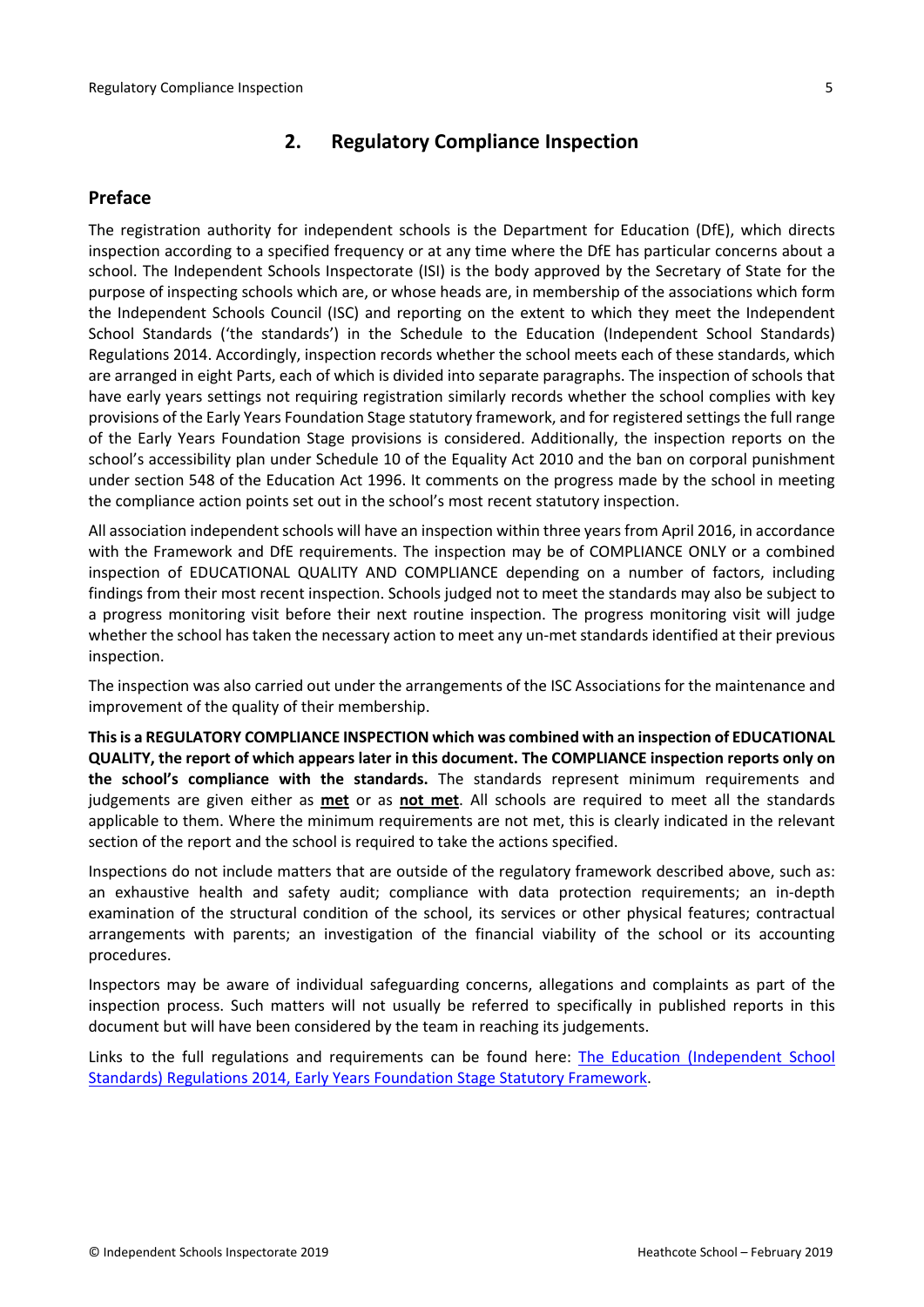## <span id="page-5-0"></span>**Key findings**

2.1 The school meets the standards in the schedule to the Education (Independent School Standards) Regulations 2014, and relevant requirements of the statutory framework for the Early Years Foundation Stage, and associated requirements, and no further action is required as a result of this inspection.

## <span id="page-5-1"></span>**PART 1 – Quality of education provided**

- 2.2 The school, the school uses its own framework to determine attainment, instead of the national framework.
- 2.3 The curriculum is documented, supported by appropriate plans and schemes of work for the pupils and covers the required breadth of material. The teaching enables pupils to make good progress, encompasses effective behaviour management and is supported by suitable resources. A suitable framework for the assessment of pupils' performance is in place.
- **2.4 The standards relating to the quality of education [paragraphs 1–4] are met.**

#### <span id="page-5-2"></span>**PART 2 – Spiritual, moral, social and cultural development of pupils**

- 2.5 Principles and values are actively promoted which facilitate the personal development of pupils as responsible, tolerant, law-abiding citizens.
- **2.6 The standard relating to spiritual, moral, social and cultural development [paragraph 5] is met.**

#### <span id="page-5-3"></span>**PART 3 – Welfare, health and safety of pupils**

- 2.7 Arrangements are made to safeguard and promote the welfare of pupils by means that pay due regard to current statutory guidance; good behaviour is promoted; bullying is prevented so far as reasonably practicable; health and safety requirements are met, including those relating to fire safety; provision is made for first aid. Pupils are properly supervised; admission and attendance registers are maintained, as required, and there is a strategic approach to risk assessment. A disability access plan is in place.
- **2.8 The standardsrelating to welfare, health and safety [paragraphs 6–16], the requirement of Schedule 10 of the Equality Act 2010, and the ban on corporal punishment undersection 548 of the Education Act 1996 are met.**

#### <span id="page-5-4"></span>**PART 4 – Suitability of staff, supply staff, and proprietors**

- 2.9 The school makes appropriate checks to ensure the suitability of staff, supply staff, and proprietors and a register is kept as required.
- **2.10 The standards relating to the suitability of those in contact with pupils at the school [paragraphs 17–21] are met.**

#### <span id="page-5-5"></span>**PART 5 – Premises of and accommodation at schools**

2.11 Suitable toilet facilities where required by the standard, and appropriate accommodation for pupils' medical and therapy needs are provided. The premises are maintained to a standard commensurate with health and safety; acoustics and lighting are appropriate; water provision is adequate. Suitable outdoor space is provided for physical education and outdoor play.

#### **2.12 The standards relating to the premises and accommodation [paragraphs 22–31] are met.**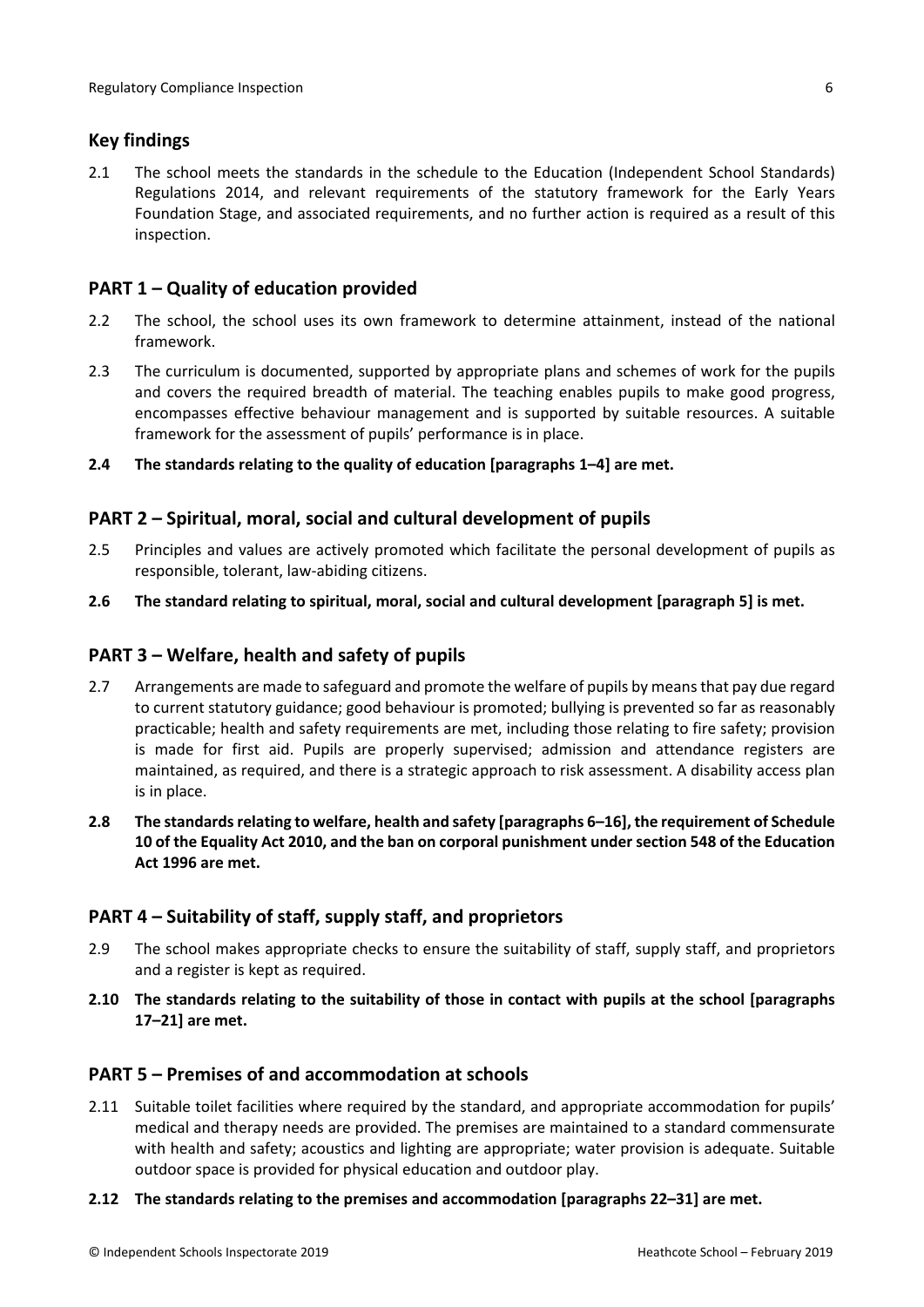## <span id="page-6-0"></span>**PART 6 – Provision of information**

2.13 A range of information is variously published, provided or made available to parents, inspectors and the Department for Education. These include details about the proprietor, the ethos of the school and the curriculum, and of the school's arrangements for admission, behaviour and exclusions, bullying, health and safety, first aid, details of the complaints procedure, and the number of complaints registered under the formal procedure during the preceding school year, and the provision for any with education, health and care plans or English as an additional language. They also include particulars of the school's academic performance during the preceding school year, inspection reports and (for parents only) a report at least annually of their own child's progress. The safeguarding policy is posted on the school's website.

#### **2.14 The standard relating to the provision of information [paragraph 32] is met.**

#### <span id="page-6-1"></span>**PART 7 – Manner in which complaints are handled**

- 2.15 Parental complaints, if any, are handled effectively through a three-stage process, (informal, formal and a hearing before a panel of three, one of whom is independent of the school). Each stage has clear time scales, and at the third stage the panel can make findings and recommendations which are communicated to the complainant. Records are kept appropriately, including of any action taken, whether or not a complaint is successful.
- **2.16 The standard relating to the handling of complaints [paragraph 33] is met.**

#### <span id="page-6-2"></span>**PART 8 – Quality of leadership in and management of schools**

- **2.17** The proprietor ensures that the leadership and management demonstrate good skills and knowledge, and fulfil their responsibilities effectively, so that the other standards are consistently met and they actively promote the well-being of the pupils.
- **2.18 The standard relating to leadership and management of the school [paragraph 34] is met.**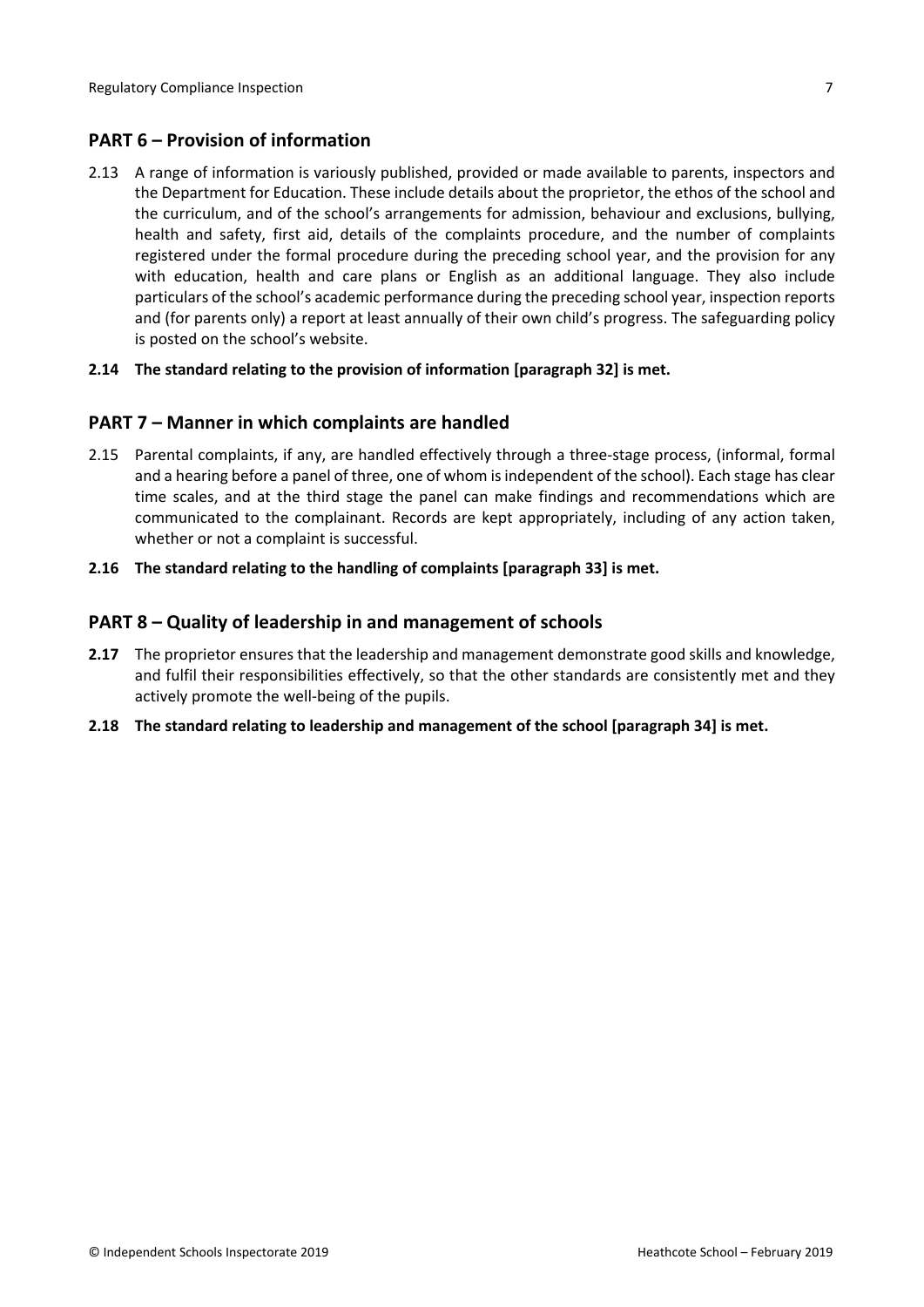## <span id="page-7-0"></span>**3. Educational Quality Inspection**

#### <span id="page-7-1"></span>**Preface**

**The EDUCATIONAL QUALITY inspection reports on the quality of the school's work**. It focuses on the two key outcomes:

- The achievement of the pupils, including their academic development, and
- The personal development of the pupils.

Since the school was last inspected, the framework for inspection has changed. The current inspection framework uses different criteria and arrangements for grading from those used in previous inspection frameworks. The judgements made on this inspection are, therefore, not directly comparable to judgements made on previous inspections.

All independent schools are required to meet the requirements of the Independent School Standards. However, different inspectorates apply different frameworks that are suited to the different types of schools they inspect. The ISI terminology reflects quality judgements that are at least equivalent to those used by the national inspectorate, Ofsted. ISI reports do not provide a single overarching judgement for the school but instead give a clear judgement about key outcomes for pupils and information on the quality of the school's work.

**The headline judgements must include one of the ISI descriptors 'excellent', 'good', 'sound' or 'unsatisfactory'.**

Where necessary, National Curriculum nomenclature is used to refer to year groups in the school.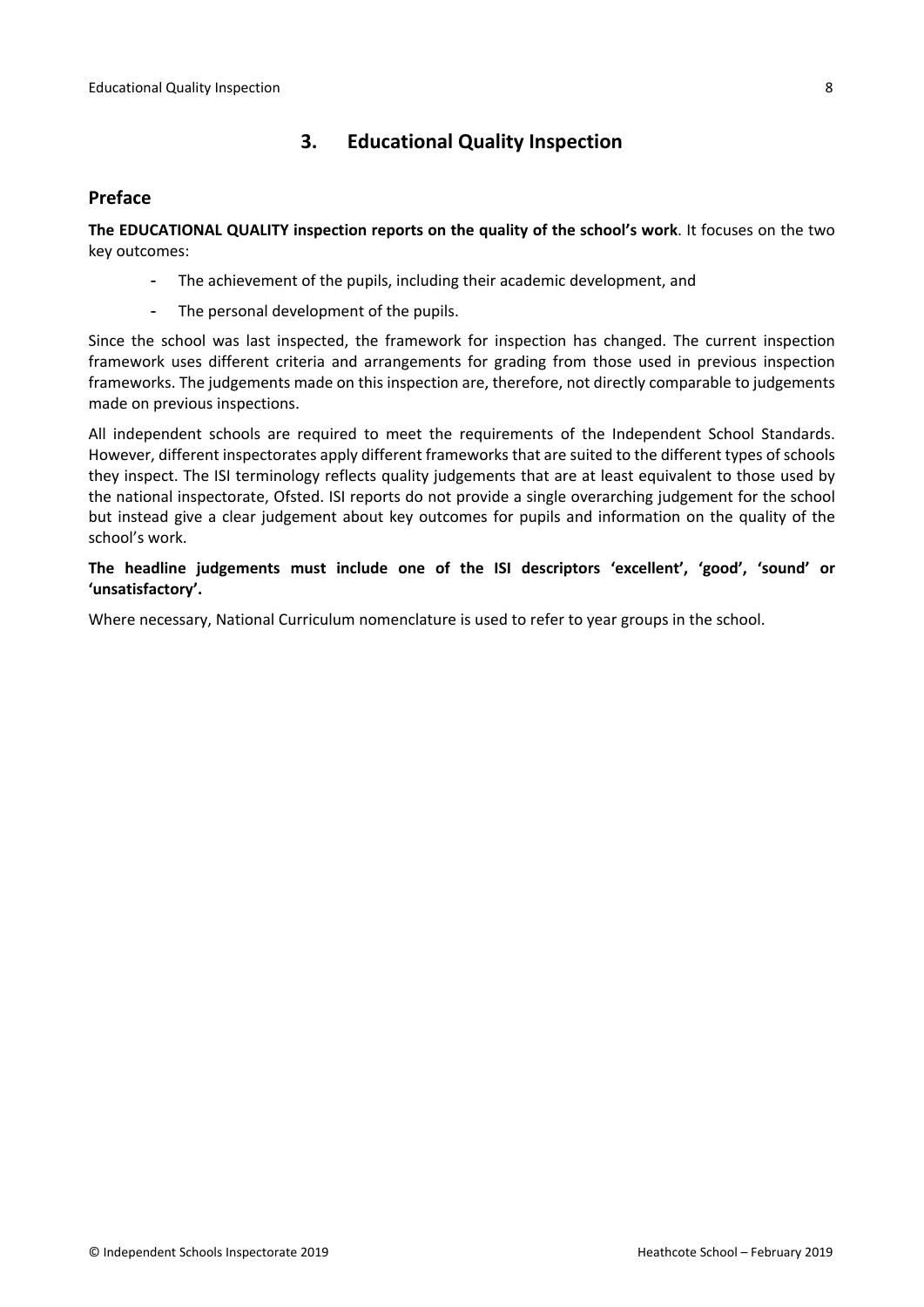## <span id="page-8-0"></span>**Key findings**

- 3.1 The quality of the pupils' academic and other achievements is excellent.
	- Pupils demonstrate a high level of achievement by the time they leave the school.
	- Pupils' attitudes to learning are excellent. As a result, they persevere, and are resilient and confident learners who involve themselves fully in all they do.
	- Pupils' numeracy skills and knowledge are very strong.
	- All groups of pupils demonstrate excellent communication skills overall as they progress through the school.
	- Pupils display excellent thinking and research skills in relation to their age.
- 3.2 The quality of the pupils' personal development is excellent.
	- Pupils demonstrate very strong self-confidence through trying things out for themselves and learning from mistakes.
	- Decision making among all pupils is excellent.
	- Pupils are socially mature and readily take on responsibilities.
	- Pupils demonstrate a natural acceptance and tolerance of others who represent different backgrounds, beliefs, cultures and lives.

#### <span id="page-8-1"></span>**Recommendation**

- 3.3 In the context of the excellent outcomes, the school might wish to consider:
	- Ensuring rapid progress in reading and writing is sustained throughout Key Stage 1 to match that observed in most lessons across the school.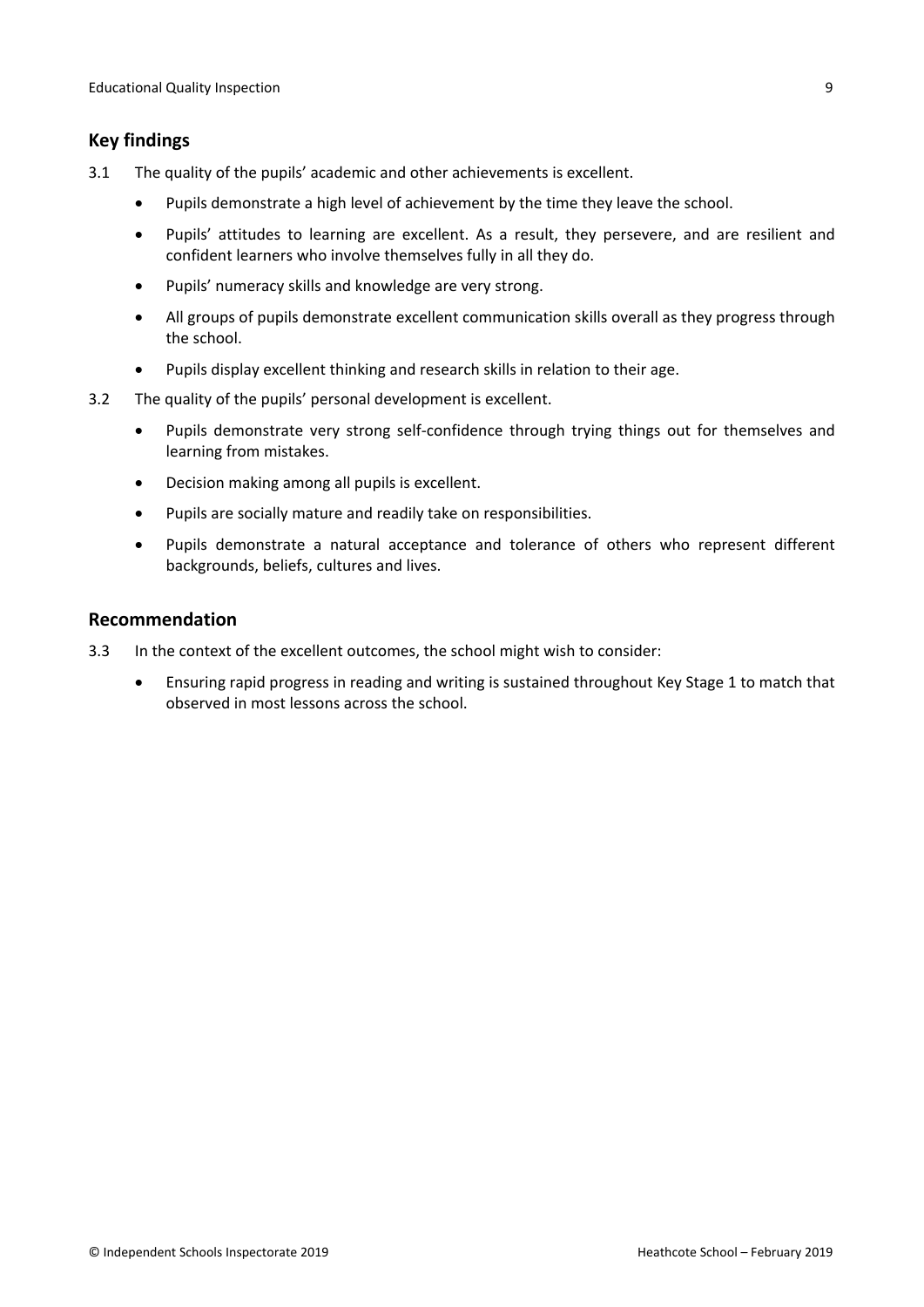## <span id="page-9-0"></span>**The quality of pupils' academic and other achievements**

- 3.4 The quality of pupils' academic and other achievements is excellent.
- 3.5 The school does not take part in National Curriculum tests, but the available evidence shows attainment to be above national age-related expectations for EYFS children, and well above national age-related expectations for the oldest pupils. School assessment data, confirmed by lesson observations and scrutiny of pupils' work, show that year-on-year improvement hastaken place in the last three years. This is because senior leaders demonstrate a wide range of skills, including effective tracking to monitor pupils' attainment and progress across the school. By the time they leave the school, the pupils demonstrate a high level of achievement.
- 3.6 Children in the EYFS make rapid progress because their interests and aptitudes are quickly identified, resulting in a programme of well-planned activities. Most children exceed expected levels of development at the end of the Reception year. Their swift development is enhanced through selecting photographs of and writing about their favourite activities of the week. Throughout the school comprehensive personal profile records and containing termly targets for reading, writing and mathematics have a direct impact on increasing the achievement of each pupil. Class teachers effectively use assessment information to plan activities that challenge the more able pupils and deepen their understanding with more complex tasks. The information is also used to identify gaps in pupils' knowledge understanding and skills to enable them to quickly catch up with their classmates. In response to the pre-inspection questionnaire, all parents felt that the school meets their children's educational needs effectively, including those with SEND or EAL and the more able. Pupils are highly successful in gaining places at local independent and state grammar schools.
- 3.7 Pupils show an excellent attitude to learning and are overwhelmingly positive about their personal achievements. Pupils of all abilities show a willingness to persevere and try out new ideas. For example, pupils interviewed said, 'We learn something new every day'. They take risks and readily contribute their own thoughts to evaluate their learning. Pupils are highly motivated to achieve as a result of the effective use of praise throughout lessons and in their books. Pupils understand the system of pink and green marking very well. They said that teachers' feedback helped them to improve their knowledge and understanding. Many pupils voluntarily undertake additional research or extension to improve the quality of their work in their own time.
- 3.8 Pupils display excellent communication skills. Most children in EYFS are able to read at a level above their chronological age. Progress in reading and writing is rapid from EYFS onward, but this is not always sustained at the same rate throughout Key Stage 1. Year 4 pupils read with confidence and expression, and convey meaning when reading aloud. They also involve themselves fully in learning how adjectives improve character descriptions and so improve their understanding about how to further engage the reader. Year 5 pupils produce high quality writing in their poetry anthology books. Their work is enhanced by high teacher expectations about using verbs in every line of their poetry work and making frequent use of metaphors. Year 6 pupils' extended written work is well-crafted. They have an excellent grasp of language structure and technique. They can distinguish the difference between metaphors and similes and explain why writers might use these examples of figurative language. These older pupils deepened their learning about how to plan a playscript by identifying key features of text when deciding about character names, written dialogue and instructions for stage directions.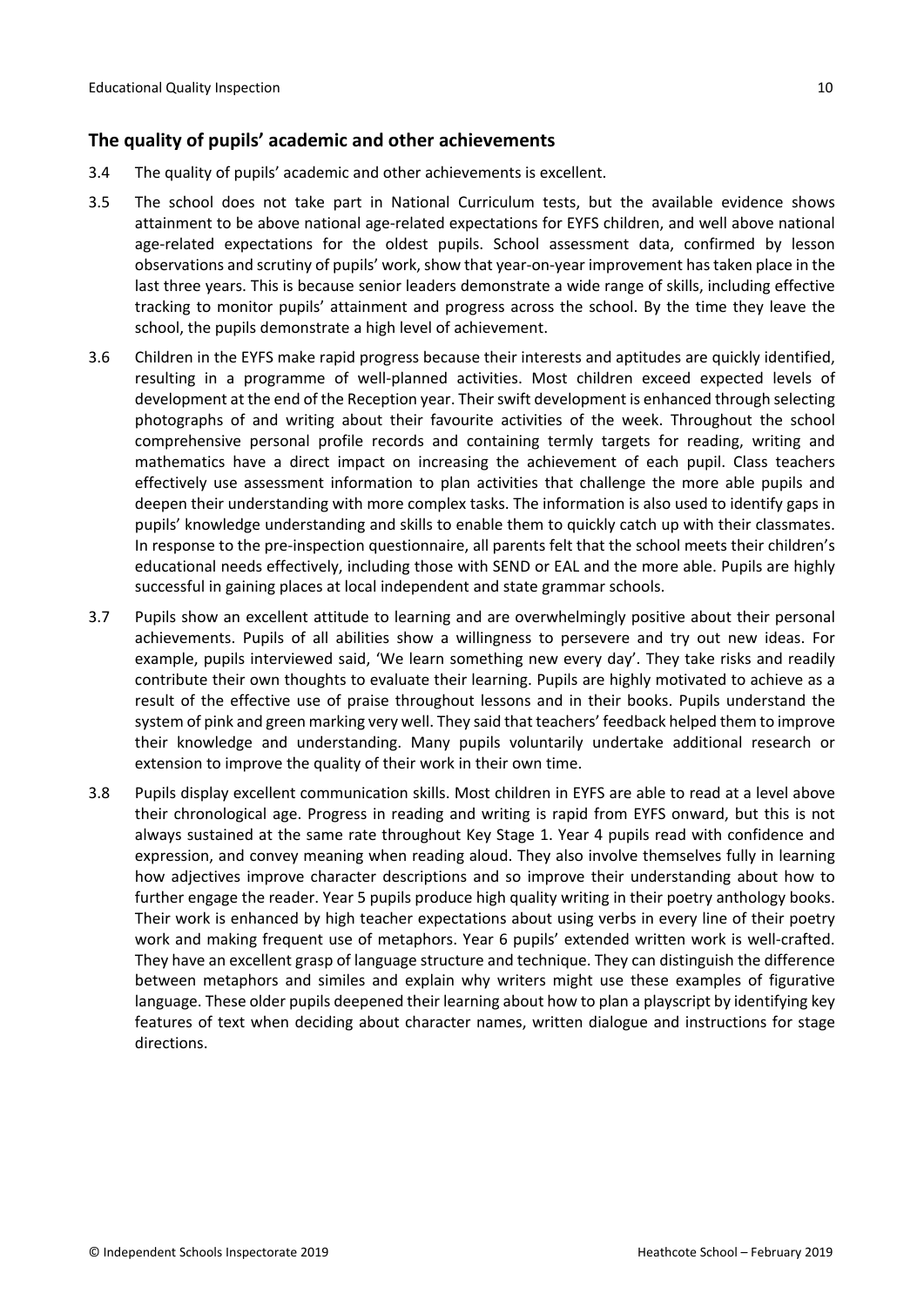- 3.9 Pupils demonstrate excellent progress in mathematics and diligently apply numeracy skills with enthusiasm to a range of situations. Children in EYFS count up to 20 with confidence and demonstrate a reliable understanding of number value. The younger pupils display above average ability in mathematical tasks. In one lesson, pupils in the middle of the school demonstrated strong understanding as they explained the process of column addition using accurate mathematical vocabulary. Pupils of all abilities across the school show high levels of resilience as they work to tackle more complex mathematical material and are motivated and inspired to achieve. For example, pupils persevered when using a protractor to identify perpendicular and paralleled lines and shapes, such as pentagons. This leads to the production of high-quality work in mathematics. Older pupils' work shows that their numeracy skills are very strong both within mathematics lessons and in their application across a range of subjects when undertaking both mental written calculations and problem-solving. For example, the oldest pupils displayed high levels of confidence and competence when simplifying algebraic expressions and explain why some statements could not be simplified.
- 3.10 All pupils from the nursery to Year 6 develop and demonstrate well-honed information and communication technology (ICT) skills as a result of the specialist teaching that they receive. EYFS children use interactive touch screen programmes very well, while younger pupils use the keyboard confidently. They correctly identified and confidently explained how to use the backspace and delete keys. Pupils in the middle of the school talked enthusiastically about programming a sequence of instructions to generate high quality images on screen. They use ICT very effectively in art lessons using a variety of software techniques to enhance the quality of their work. The oldest pupils confidently use ICT for research topics. They perceptively manipulate digits in mathematics, as well as communicating and collaborating effectively online, including video conferencing. The older pupils are confident to create and publish information through blogs and websites as well as make use of ICT to improve their knowledge and understanding of algorithms and sequencing.
- 3.11 Improvements across the school have enabled pupils to develop excellent knowledge, skills and understanding across a wide range of subjects and apply their skills very effectively. For example, when referring to a particular text during an English lesson, older pupils could put themselves in the shoes of the main character, discussing with a high level of maturity about how they would feel in a similar situation. Pupils use their scientific skills highly effectively and are encouraged to do so by enthusiastic teaching and high expectations. For example, budding scientists in Year 6 were able to explain clearly and without reference to notes, how they solved a 'murder mystery' over a six-week period, using traditional light experiments. They presented forensic evidence very well during the final lesson, which took the form of a scene in court scene.
- 3.12 Pupils display excellent thinking and research study skills, both in lessons and in their independent project work. The youngest pupils exhibit high-quality imaginative skills by staging conversations between themselves and soft toys, leading onto them using these confidently in show and tell sessions. Pupils understand the concept of challenge and each year group has very skilfully created their own visual images to describe the progressive level of challenge they choose to tackle every lesson. Pupils are able to research confidently, independently, and well, especially when they are allowed to choose their own topic. For example, the oldest pupils' research into how life in Victorian times compared to life in modern Britain demonstrated strong historical skills.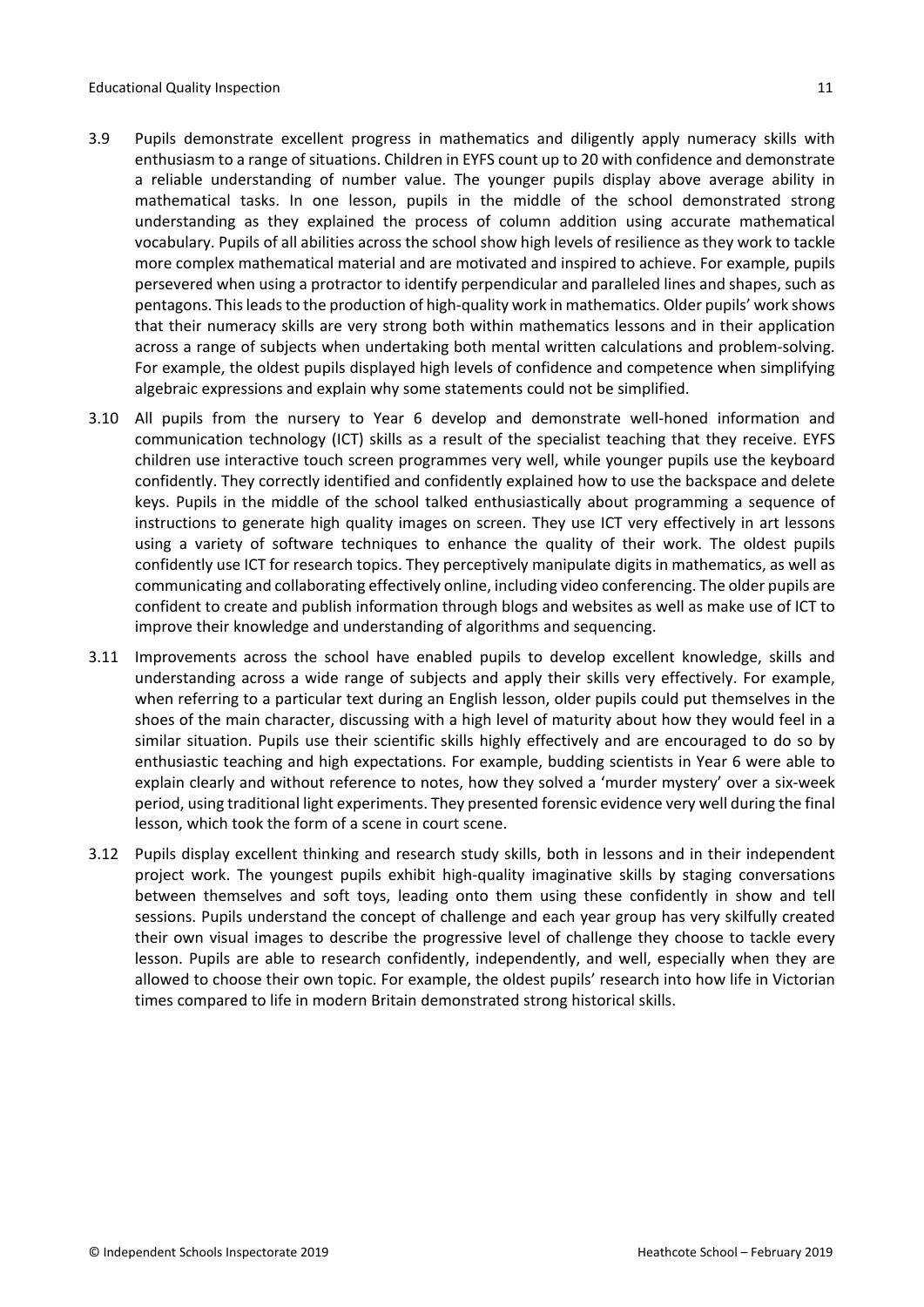3.13 Pupils achieve considerable successes in many spheres ofschool life. Sporting successes are many. For example, boys and girls successfully compete in the local schools' sport partnership events for crosscountry, football, netball and swimming. Individual pupils have represented the school in ISA Championships in swimming, athletics, show jumping and triathlon. Pupils are also particularly successful in music and speech and drama, where a significant majority of entrants pass examinations with merit and distinction. Pupils' achievements in art and performing arts are particularly strong with large numbers of pupils participating in school productions and local festivals. Art awards gained by the school in national competitions highlight their excellent achievements, such as when a scarecrow produced in art and textiles achieved a national award in 2018. Pupils' success stems from their high levels of motivation when choosing from a programme designed in response to pupils' interests. In questionnaire responses, an overwhelming majority of parents agreed that a suitable range of extracurricular activities is provided.

#### <span id="page-11-0"></span>**The quality of the pupils' personal development**

- 3.14 The quality of the pupils' personal development is excellent.
- 3.15 Pupils demonstrate high levels of confidence and self-esteem by the time they leave the school as a result of the leadership opportunities they receive. The school's personal development profile system provides a valuable vehicle to track pastoral development. As a result, pupils are confident, selfassured and positive. Personable and unfailingly polite, the pupils demonstrate a perceptive awareness of their own self-worth, character, confidence and compassion in line with the school's aims. As a result, pupils reflect thoughtfully on what they achieve at school, as seen in Year 6's comments about the personal, social and health education (PSHE) values programme. They know about their strengths and vulnerabilities, coupled with a mature sense of the need to take responsibility for their own actions. Younger pupils told inspectors that if they keep trying, they are successful in overcoming difficulties. Older pupils reported that they are encouraged by staff to take risks and have learned that they can use any mistakes made to improve their work.
- 3.16 From the earliest years, pupils organise themselves well and learn to make excellent decisions about their daily needs and routines, such as which clubs and activities to attend and how to spend their breaktimes. Young children shared toys and equipment willingly and co-operatively. They showed high levels of independence and made choices. For example, pupils are given and respond positively to a second level of optional work to extend themselves. Pupils across the rest of the school showed an excellent understanding of the impact of their decisions on themselves and others. This was illustrated when pupils talked about how a presentation by a children's national charity made them realise that all decisions have consequences and repercussions and they need to be careful about what they say. The comprehensive assembly programme, form time and the new well-structured PSHE curriculum helpsthe pupils develop an excellent knowledge of themselves, their place in the school and the wider world. Year 6 pupils talked enthusiastically about debating issues and reaching an agreement. They were very appreciative of the need to listen to other pupils' opinions in order to support their decision making, such as when canvasing views and ideas and realising the value of being a good friend.
- 3.17 Pupils are very thoughtful and reflective. They appreciate the non-material aspects of life, guided very effectively by the robust pastoral programme and the school's promotion of the Heathcote values, such as kindness, honesty and happiness. Year 6 pupils spoke enthusiastically about how they find a fascination and a sense of satisfaction in ideas of faith, fantasy and mythology. The *Eco Committee* display remarkable understanding of the need to care for the environment and the plants and creatures that inhabit it. The environmental day, planned by the committee, provided activities responded to with awe and wonder as pupils helped raise awareness across the school about the ecological footprint that they are responsible for.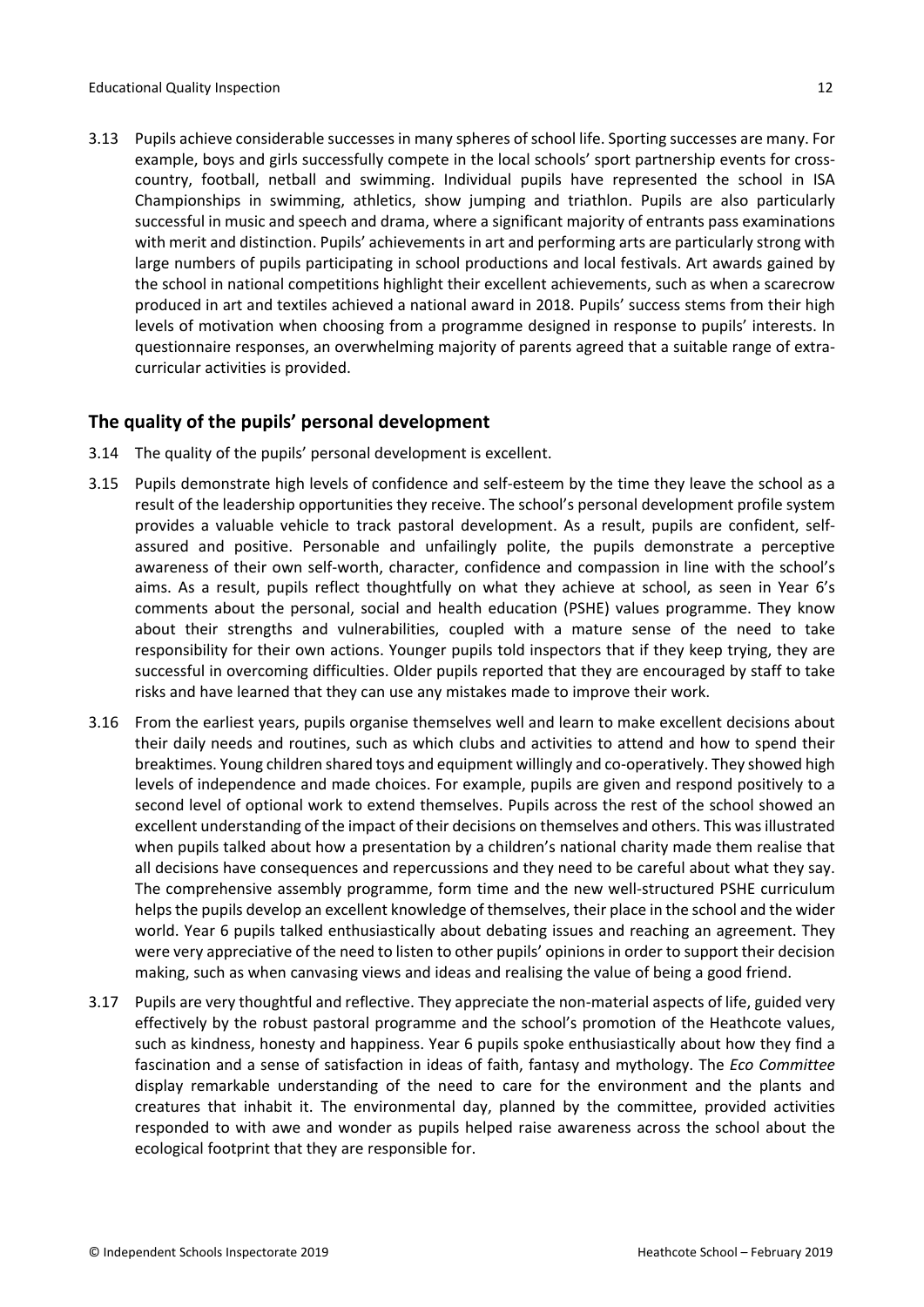- 3.18 Pupils have high levels of moral conscience, and a strong sense of right and wrong from an early age. They are confident that the school's moral code is for their protection and they are able to articulate clearly the school's high expectations for their relationships with and attitudes towards their peers. In their questionnaire responses, a very large majority of parents and all pupils and staff agreed that the school actively promotes good behaviour with rewards and sanctions that are fully understood. Pupils' kind, considerate and responsible behaviour in the classroom and at breaktimes demonstrates how leaders' successful embedding of the school's values programme permeates everything they do. Pupils eloquently expressed their respect for the school's value-based learning by describing how the word of the month influenced interactions between classmates and staff. They demonstrate a strong understanding about why their community needs rules to keep all its members safe and in interview were able to link this understanding to the need to respect laws of the country.
- 3.19 Across all year groups, pupils show well developed social skills. Pupils regularly work in pairs to great effect whilst striving to meet lesson objectives. They work with one another very well to solve problems. They show genuine care and concern for each other and for adults. For example, pupils commented that 'If the other people in the group are doing more work than you, you must ask what you can contribute'. As a result, pupils develop very effective teamwork skills in extra-curricular activities, such as science and board games clubs, and willingly help each other when learning to play new games. Collaboration is promoted in the classroom, and pupils respond very well to clearly established routines whereby they work together to carry out their daily responsibilities. Pupils talked enthusiastically about happiness and *Great Dreams* project work where creative activities are used to develop excellent caring and compassionate behaviour. Pupils demonstrate excellent social awareness when involved in the house sporting and charity events that enable them to work with those in different year groups.
- 3.20 Pupils' excellent contribution to the lives of those within the school and wider society is strongly underpinned by their deep respect for their local community. EYFS pupils engage very well in the weekly *Danbury Doodlers* school community project with other pre-school children from the locality. Younger pupils are ably collected by the older pupils and taken to shared house assemblies where the pupils interact with and support each other very well. The school council and eco-representatives provide a very effective voice. They generate action plans which enable pupils to contribute meaningfully to school life. Pupils with roles of responsibility, such as prefects, very effectively seek information from pupils across the school. For example, pupil heads of school ensure that the daily number of pupils choosing school meals and packed lunches is shared with the school leadership team. Older pupils shared their concern at the proposed loss of the local library and collectively took action through written and verbal communication which was praised by the local town councillor. They made presentations, demonstrating great courage, confidence and self-belief, which were applauded by the authorities at a local meeting.
- 3.21 Pupils respect and value diversity within their school community and beyond. They actively enjoy sharing their own customs and views with each other and they show high levels of interest, respect, tolerance and acceptance of each as an individual, irrespective of faith, race, religion or gender. Ideas were discussed with pupils across all age groups in the house assembly on tolerance where all pupils from nursery to Year 6 engaged with each other with ease. Older pupils said that throughout the school, differences were effectively invisible with pupils simply enjoying being with each other. This was illustrated during the inspection in the way pupils and staff enthusiastically joined in with a whole school music and dance activity during morning break. All parents who responded to the questionnaire agreed that the school actively promotes the values of democracy, respect and tolerance of other people.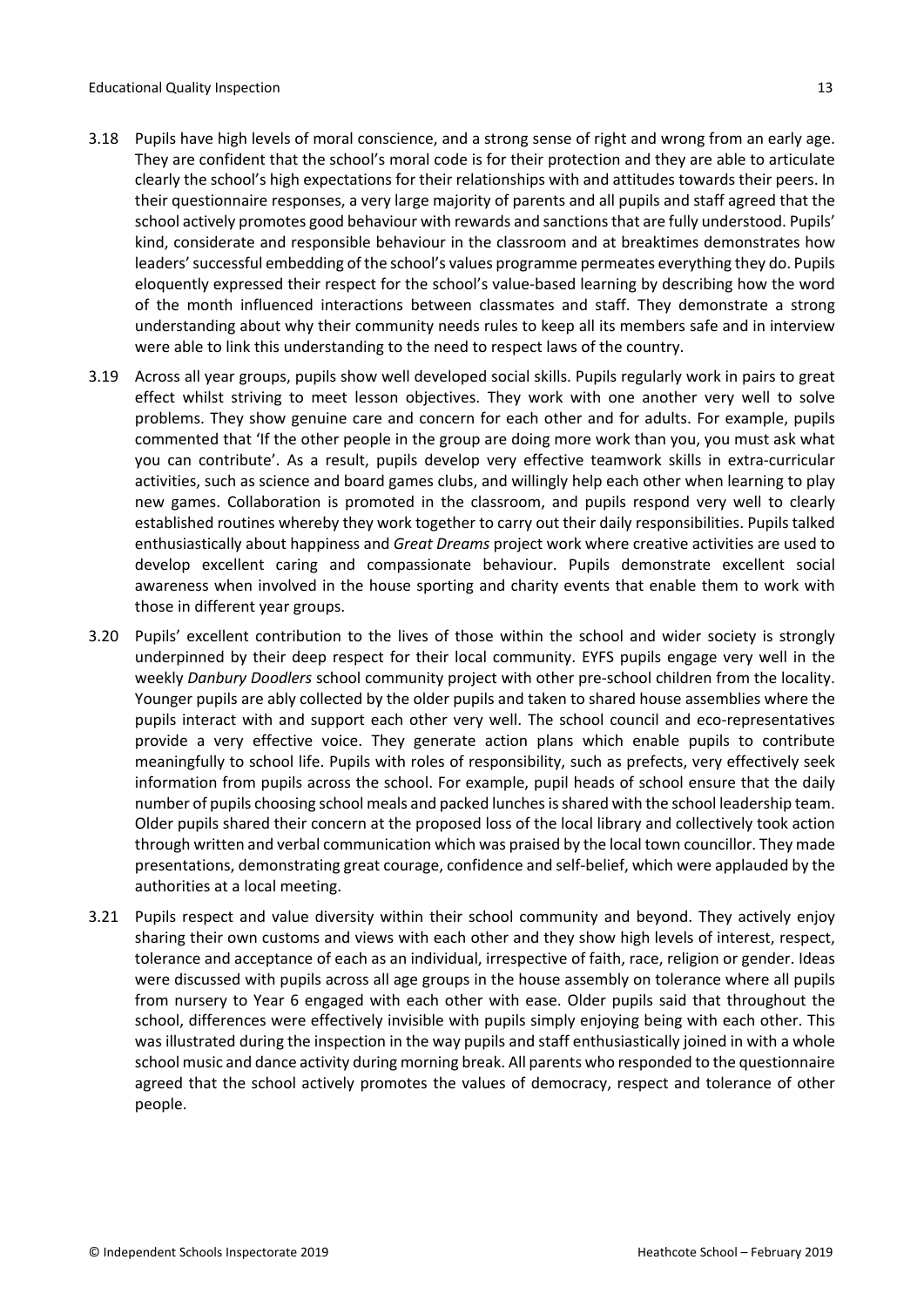3.22 Although a very small minority of pupils in the pre-inspection questionnaire disagreed that the school encourages them to follow a healthy lifestyle, inspection evidence found that pupils learn how to make healthy choices about diet and understand the type of foods they should eat and the importance of sleep. Pupils of all ages have a strong understanding of what it means to stay safe physically, emotionally and when using technology to access the internet. The school's recently introduced wellbeing tracking ensures the whole child is considered and their needs are very well catered for. As a result, it has not only raised awareness of mental health, but there are some examples in the school where pupils increased their own self-empowerment because they were given time to talk. The school staff trained as mental health first aiders have improved pupils' social awareness about healthy lifestyles. There is a positive 'can do' mentality throughout the school that encourages pupils to take part in play time activity or sporting events. Pupils leave with a strong awareness of their strengths and are well prepared for the next stage of education.